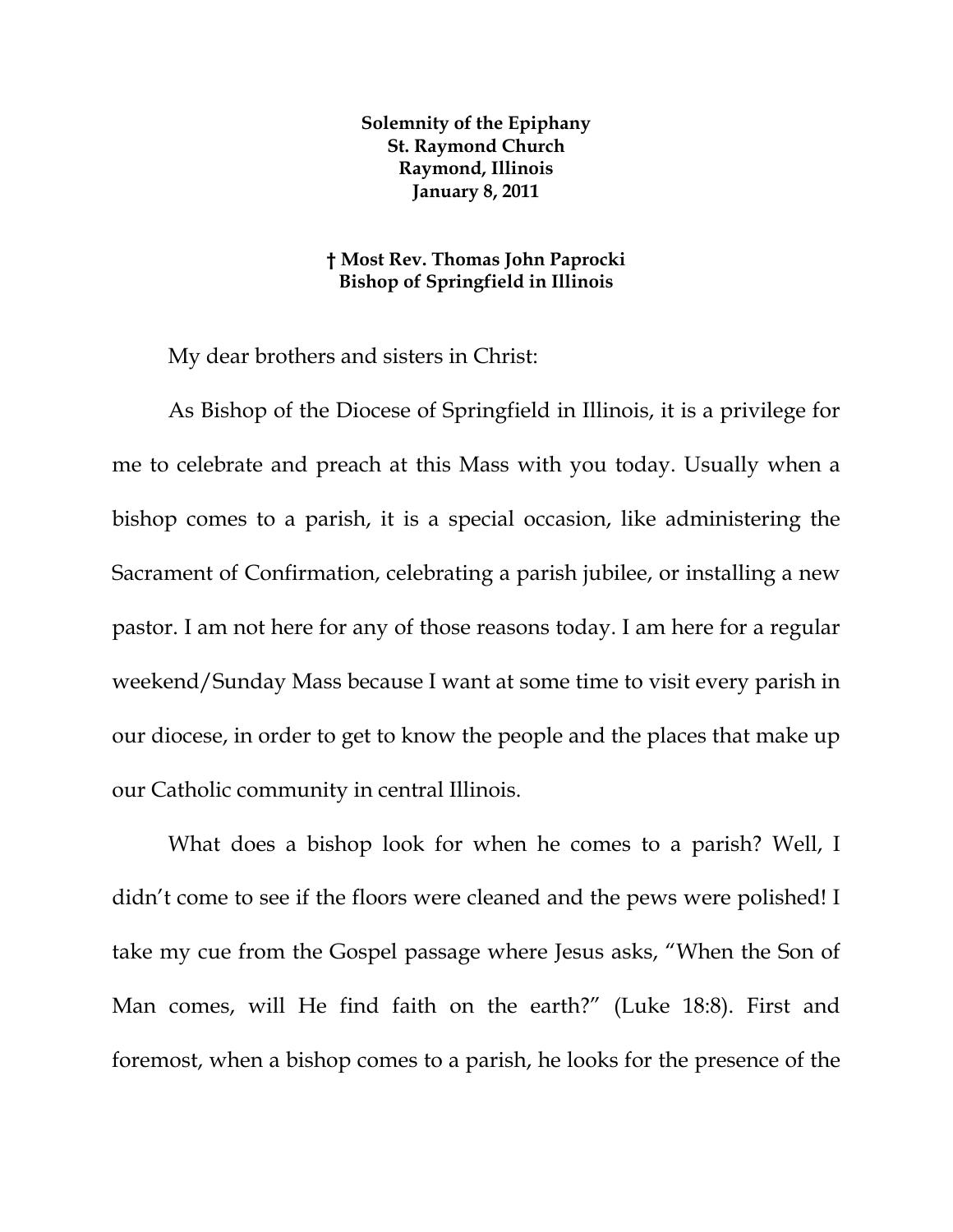Catholic **faith**, to see whether it is strong and vibrant, whether it is growing, and if the conditions are present for its continued growth in the future.

At the same time, a pastoral visit is not just a time for a bishop to see the parish, but also for the parish to see the bishop. The Church is all about relationships. As the three persons of the Trinity are an intimate communion of Father, Son and Spirit in relationship to each other, the Church exists as a communion in relationship to God and in relation to each other, the People of God, the Body of Christ. As a bishop, I have a special relationship with you, and you have a special relationship with me, and one of my roles is to bridge the relationship between you and the Pope and the rest of the universal Church, so that we may all be one in Christ's Body.

But this "special relationship" is not just about recognizing each other's faces and knowing one another's names and titles. In the Church, we call this relationship a *communio*, that is, the communion of those belonging to the Body of Christ, the Church, which the Second Vatican Council, in the Dogmatic Constitution on the Church, *Lumen Gentium* (14), describes as follows: "Fully incorporated into the Church are those who,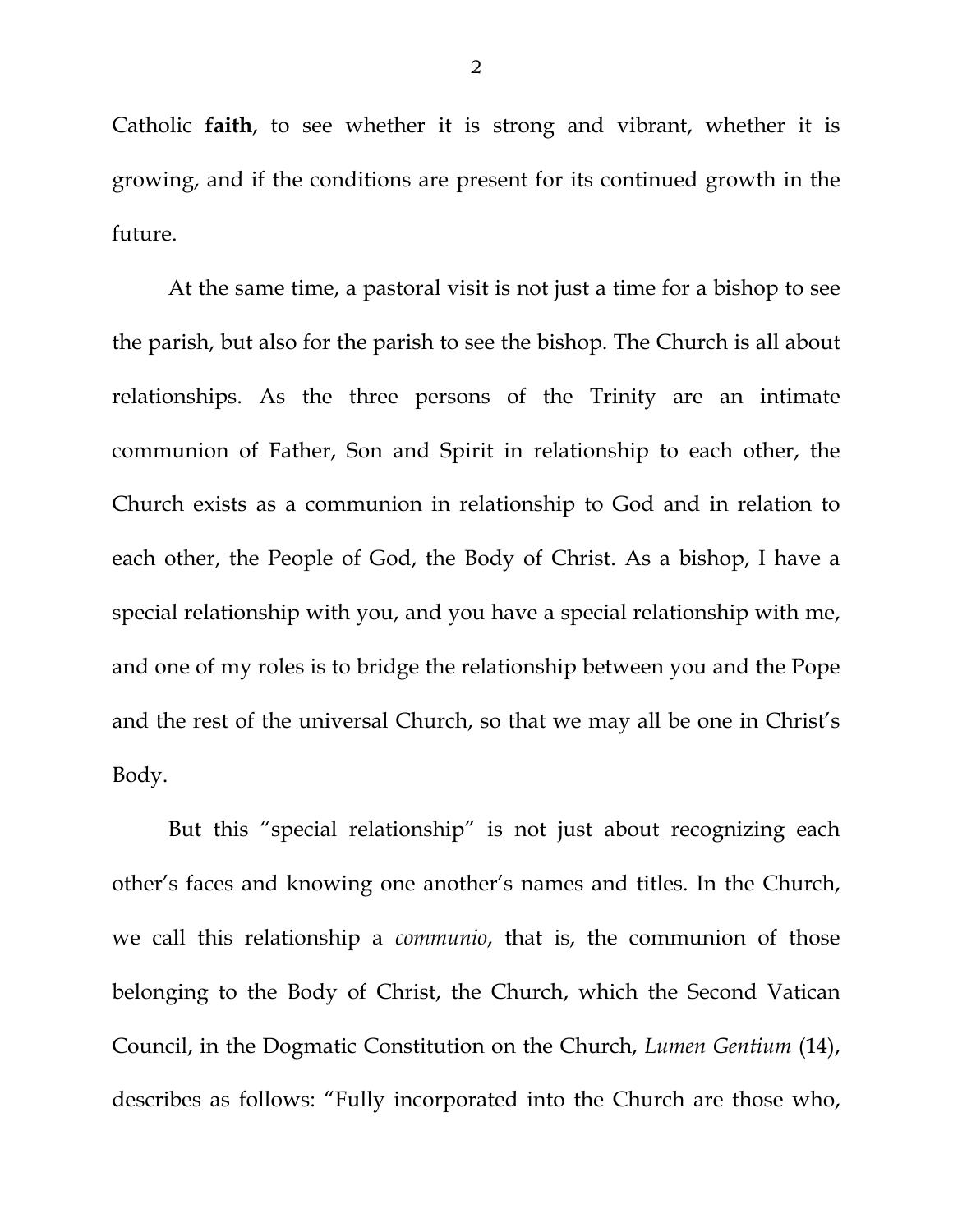possessing the Spirit of Christ, accept all the means of salvation given to the Church together with her entire organization, and who – by the bonds constituted by the profession of faith, the sacraments, ecclesial government, and communities – are joined in the visible structure of the Church of Christ, who rules her through the Supreme Pontiff and the bishops." Thus, to remain in this authentic *communio*, we can never see ourselves as somehow "independent" or act apart from the universal Church or even the local Church, or else we cease to be truly Catholic.

Today the Church celebrates the Solemnity of the Epiphany. At King's College, in Cambridge, England, on the east wall of the chapel, behind the altar, there hangs a great painting by Peter Paul Rubens. It is *The Adoration of the Magi.* Three travelers from the east have journeyed far to look for the "infant king of the Jews". The Christmas story, as told by Matthew, gives us this great feast that we celebrate today – the Epiphany, that is, the revealing of Christ to the peoples of the whole world.

In St Matthew's Gospel we meet the powerful political figure of King Herod. This man displays all the force and fallibility of any human leader. Once in power, his main objective seems to be to stay in power. Power that could be used to help humankind can easily become corrupted into a force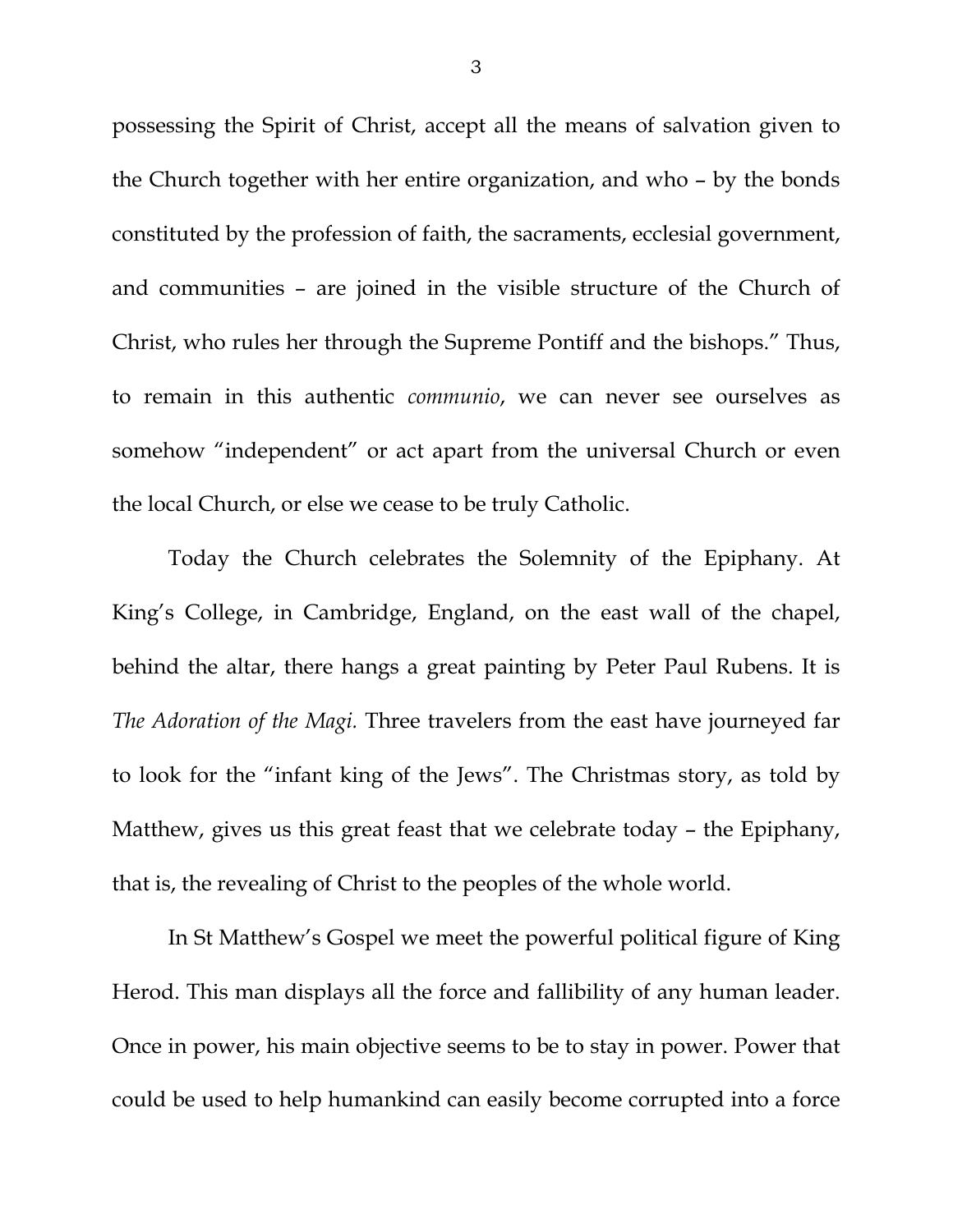for destroying humankind. Herod's wrongdoing has certainly made him so self-obsessed that he even fears the birth of a child as some kind of threat to his own throne.

In Jerusalem, Herod's advisors, the religious and political elite, gather to discuss the political situation. These people are experts on how to manage things, so as not to rock the boat. They seem to know what they are talking about. They know *where* the Messiah will be born. But they don't seem to be very interested in *when*, as long as it does not upset their routines of control. These people enjoy their position and their work, but they are not interested in the wider world.

The travelers, however, are very interested in the wider world. They are seekers after wisdom. They look for the meaning of things. They do not settle down in the comfort of the here and now. Their life is a journey, and they seek answers to life's great questions. When they find a "lowly cattle shed," they fall on their knees in homage to a child. All their searching and all their studying has brought them to this place, and to this newborn king. Today's feast invites us to join the Magi, and to become wise travelers through this world. It is a great temptation, in our lives, to become like Herod, little demagogues in our own world, ruling our lives according to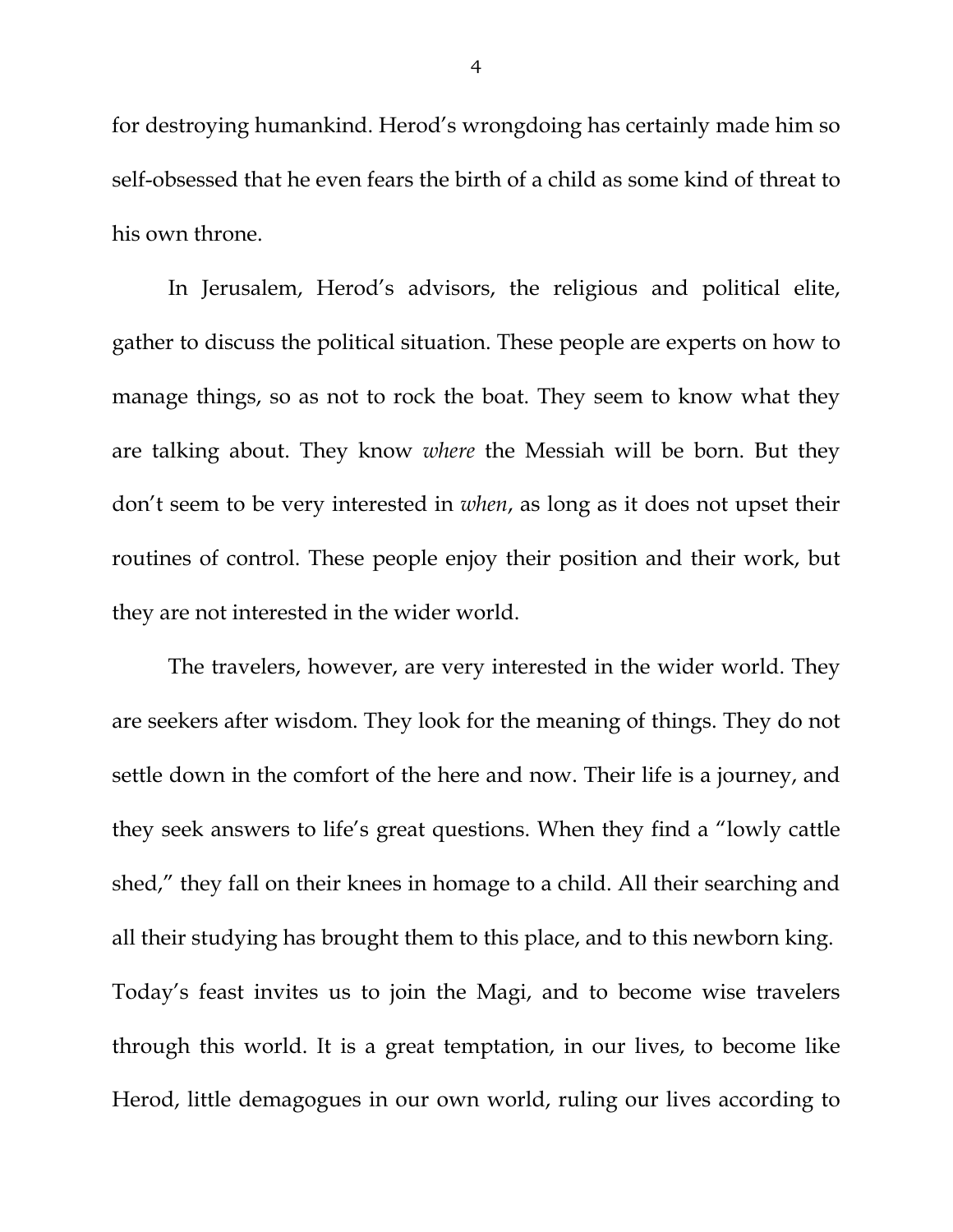our own desires. We can also be tempted to become political and religious experts, like Herod's advisors, putting the world to rights according to our own theories of who's right and who's wrong, and never getting beyond argument.

Alternatively, we can go on the journey, like the wise men of old, and look for the child, and adore when we find him. When we accept this challenge, then, for as long as we are on this Earth, we are on the journey. St Peter, who spent many a day in the Lord's company, was never finished with learning. There is always so much to discover. "The truth I have now come to realize," Peter said on one famous occasion, "is that God does not have favorites, but that anybody of any nationality who fears God and does what is right is acceptable to him."

Another great disciple, Blessed John Henry Newman, the English convert and cardinal, in an Anglican sermon for the Epiphany in 1839, said, "When men understand what each other mean, they see, for the most part, that controversy is either superfluous or hopeless." This is the challenge of today's feast – that we go out and embrace the world.

In this Eucharistic liturgy, we experience Jesus as the light for our hearts and the one who lifts the burdens of our sins from our shoulders. As